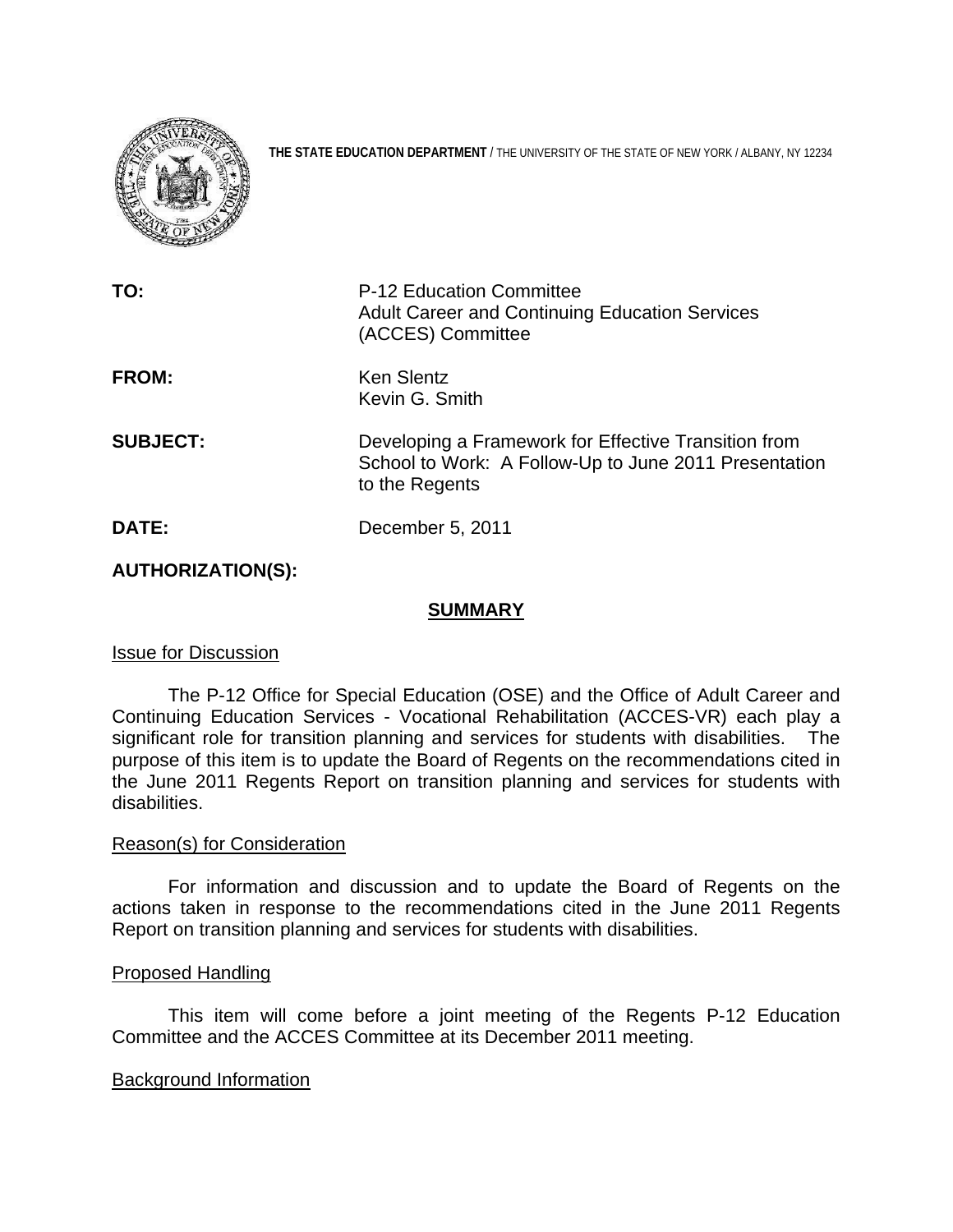Transition from secondary education to post school career development and employment for youth with disabilities involves multiple tasks and activities that require the cooperation of many committed individuals across youth and adult programs. In June 2011, P-12 OSE and ACCES presented a report on transition services for youth. Included in the report's recommendations and next steps were the need to:

- Strengthen collaborations across SED, schools, stakeholders and community providers;
- Expand options for paid and unpaid work experiences; and
- Advocate for additional resources dedicated to transition services.

 The following is an update on the actions taken in response to the recommendations noted in the June 2011 Regents report.

# **Initiatives in Response to Recommendations:**

- **1. Enhance stronger collaborations among ACCES, P-12 Office of Special Education, schools, Independent Living Centers (ILCs), community-based partner providers and employers to increase the likelihood of work experience and post school employment for youth with disabilities.** 
	- The Department currently provides funds to support transition specialists in each region of the State. These transition specialists are currently engaged in the continuation or creation of community groups, with the goal of having sustainable partnerships between schools, families and State and community agencies (such as ILCs, Vocational Rehabilitation (VR), the Office of Persons with Developmental Disabilities (OPWDD), local counseling agencies, and location businesses) to increase the potential for student work experience, while the student is in school, and increase referrals to appropriate agencies post-high school.
	- VR and OSE participated in the OPWDD successful application for Employment Systems Change grant. This five-year federal grant, recently awarded to the Institute for Innovative Transition at the University of Rochester's Strong Center for Developmental Disabilities, is a statewide demonstration project to advance systems change to expand competitive employment in integrated settings for youth and young adults with intellectual and developmental disabilities.

# **2. Identify VR staff to work collaboratively with each of the Regional Special Education Technical Assistance and Support Centers (RSE TASCs) Transition Specialists on regional technical assistance planning.**

- The RSE TASCs Transition Specialists are working with identified VR counselors to encourage their participation in community groups (see #1 above).
- Transition Specialists are also partnering with VR district offices to engage in more focused conversations with local Committee on Special Education (CSE) Chairpersons. The VR district office representative will provide general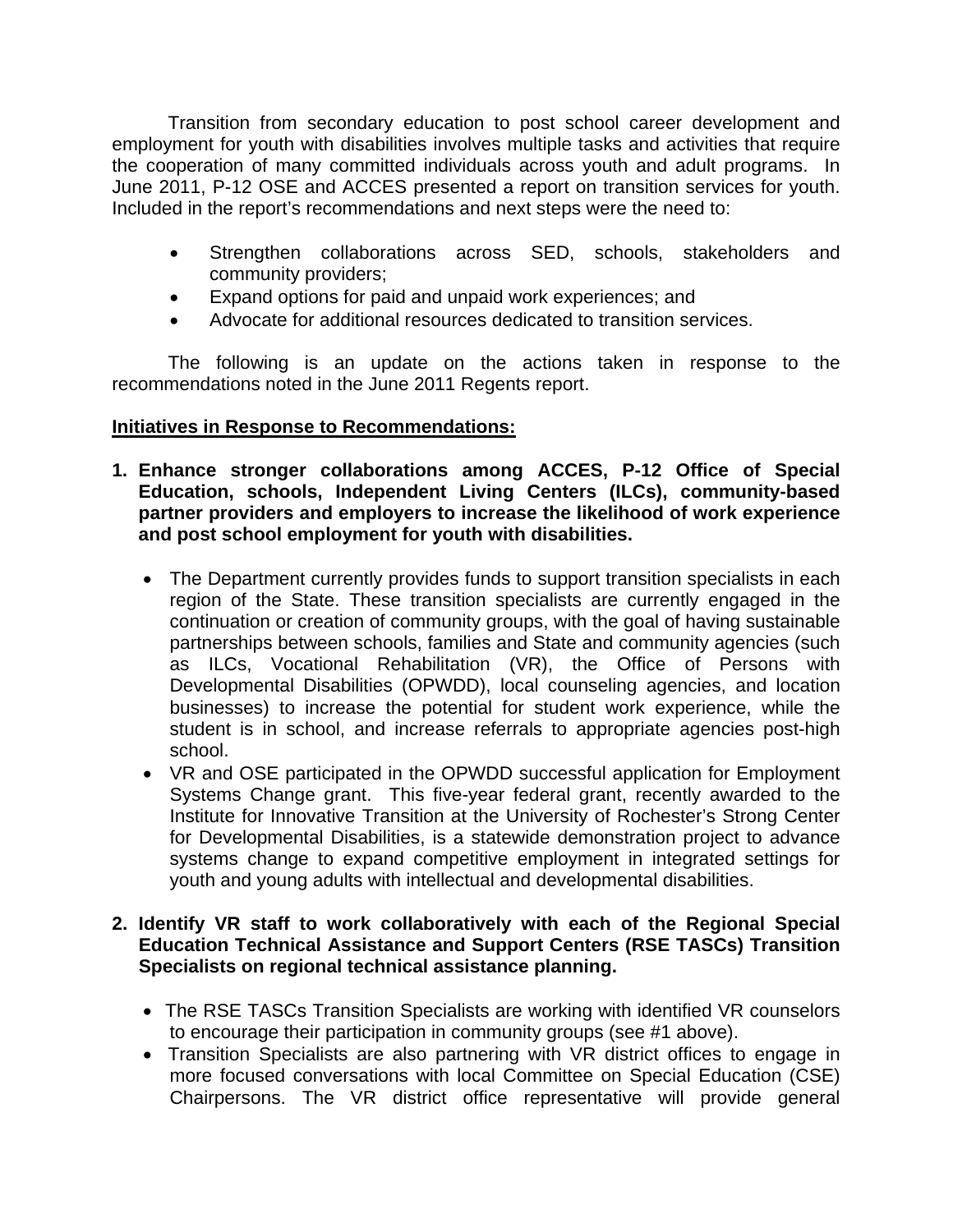information about ACCES-VR referral processes, documentation requirements, eligibility determinations and services. This will also foster communication and collaboration among districts and VR district offices. This partnering activity is currently occurring in the Lower Hudson, Mid-South, Mid-West and West regions of the State. If this activity is successful, each RSE-TASC Transition Specialist will be asked to conduct similar meetings either later this year or early next year. Feedback from the first meeting, which took place in the Lower-Hudson region, was very positive.

## **3. Work with ILCs to identify staff that can act as liaisons to the regional consortiums that already exist or are under development through the RSE TASC Transition Specialists.**

• ILCs identified by ACCES-VR are invited and encouraged to participate in the community groups (see #1).

# **4. Revise Community Work Study Programs with Employers in the Community Policy 1380.00 to promote the active participation of high school students with significant disabilities in paid and unpaid work experiences.**

- ACCES has slated this policy for revision for next Fall 2012/Winter 2013. ACCES is also exploring the development of a new contractual service called "Youth Employment Services" which would allow ACCES-VR the flexibility and dedicated resources to implement employer based training experiences needed to assist students in successfully transitioning to post secondary activities.
- **5. Allocate VR staff so as to assure that we have adequate coverage of all school districts across the State. This is essential if we are going to improve our ability to support students in achieving quality employment.** 
	- ACCES-VR has 325 vocational rehabilitation counselors across the State to cover about 1,700 public and non-public high schools. Currently ACCES counselors have liaison responsibilities for large school districts. In addition, ACCES offices have staff assigned as contacts for school or transition related information.

## 6. **Advocate for additional resources for transition services with the reauthorization of the Individuals with Disabilities Education Act (IDEA), the Rehabilitation Act and the Workforce Investment Act.**

 Allocations of funds for transition services have been and continue to be included on Regents Legislative Priority Agendas. These include ensuring adequate funding for transition in these reauthorizations; targeting funding to improve postsecondary and career success; improving the school-to-work transition for students with disabilities; and increasing the supply of qualified vocational rehabilitation counselors.